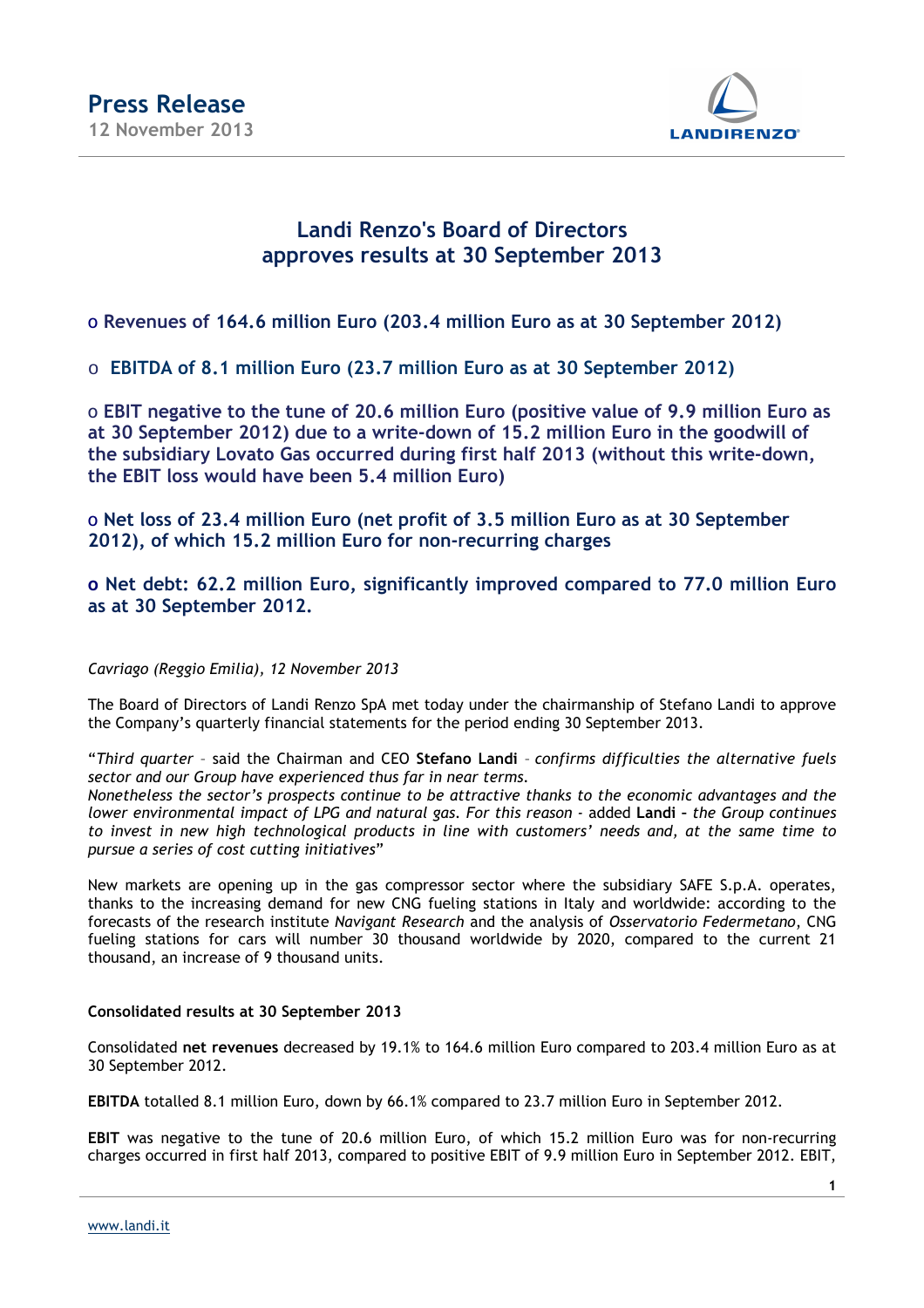

without the impact of the aforementioned 15.2 million Euro write-down of the goodwill of the CGU Lovato Gas, would have been a loss of 5.4 million Euro.

The **pre-tax loss** was 24.3 million Euro, of which 15.2 million was for non-recurring charges, compared to a pre-tax profit of 6.8 million Euro at 30 September 2012.

The Group's **net loss** at 30 September 2013 was 23.4 million Euro, of which 15.2 million euro was for nonrecurring charges, compared to the Group's net profit of 3.5 million Euro in the same period of 2012.

#### **Revenue analysis**

**Revenues from sales of products and services** in the gas sector in the first nine months of 2013 decreased from 192.7 million Euro as at 30 September 2012 to 143.2 million Euro, down by 25.7%. The fall in sales in the first nine months in the gas sector, LPG segment (-23%) occurred largely in Europe.

Sales also fell in the gas sector, CNG segment, by 31% compared to the same period of 2012, mainly due to the market contraction recorded in Asia. Revenues from the sales of products in the Alarm Systems, Sound, Compressors and Other Sectors rose from 10.7 million Euro to 21.3 million Euro, up by 100.1%. The increase was mainly due to the expansion of the sector's product range, which now includes the "Compressors" segment.

At 30 September 2013 sales of gas compressors totalled 13.1 million Euro.

The geographic breakdown of revenues shows that in the first nine months of 2013 the Landi Group realised 76.4% (71.3% as at 30 September 2012) of its consolidated revenues abroad (39.7% in Europe and 36.7% outside of Europe). Here below is a breakdown of the areas:

- the Italian market fell by 33.4% compared to the same period in 2012 and this was due to the decrease related to the reduction in market shares recorded by the main automotive clients and due to the particularly difficult macroeconomic situation which affected the sector in the After Market channel, despite the Landi Group's share of the national market in this channel being up by close to 36%;
- the trend in revenues in Europe fell by 9.3% compared to the same period in 2012, with some exceptions, such as that of Russia where there were encouraging signs of improvement;
- the American market fell by 1.6% compared to the prior-year period: while, on the one hand, there were increases in various countries, the fall in sales was mainly due to the performance of the Venezuelan market which, nonetheless, in the third quarter saw a reassuring recovery in sales;
- the markets of Asia and the Rest of the World saw a 27.4% fall compared to the same period in 2012 following the negative trend in demand in Pakistan, after the import-restricting measures which affected the Group's sales as from the second quarter of 2012. The decrease was due also to the performance of the sector in other areas of the Far East.

#### **Equity and financial results at 30 September 2013**

The **net financial position** at 30 September 2013 was negative for 62.2 million Euro, a significant improvement compared to 30 September 2012, when it was negative for about 77.0 million Euro and broadly unchanged on the 2012 year-end figure as well as compared to at 30 June 2013, which was above due to better working capital management.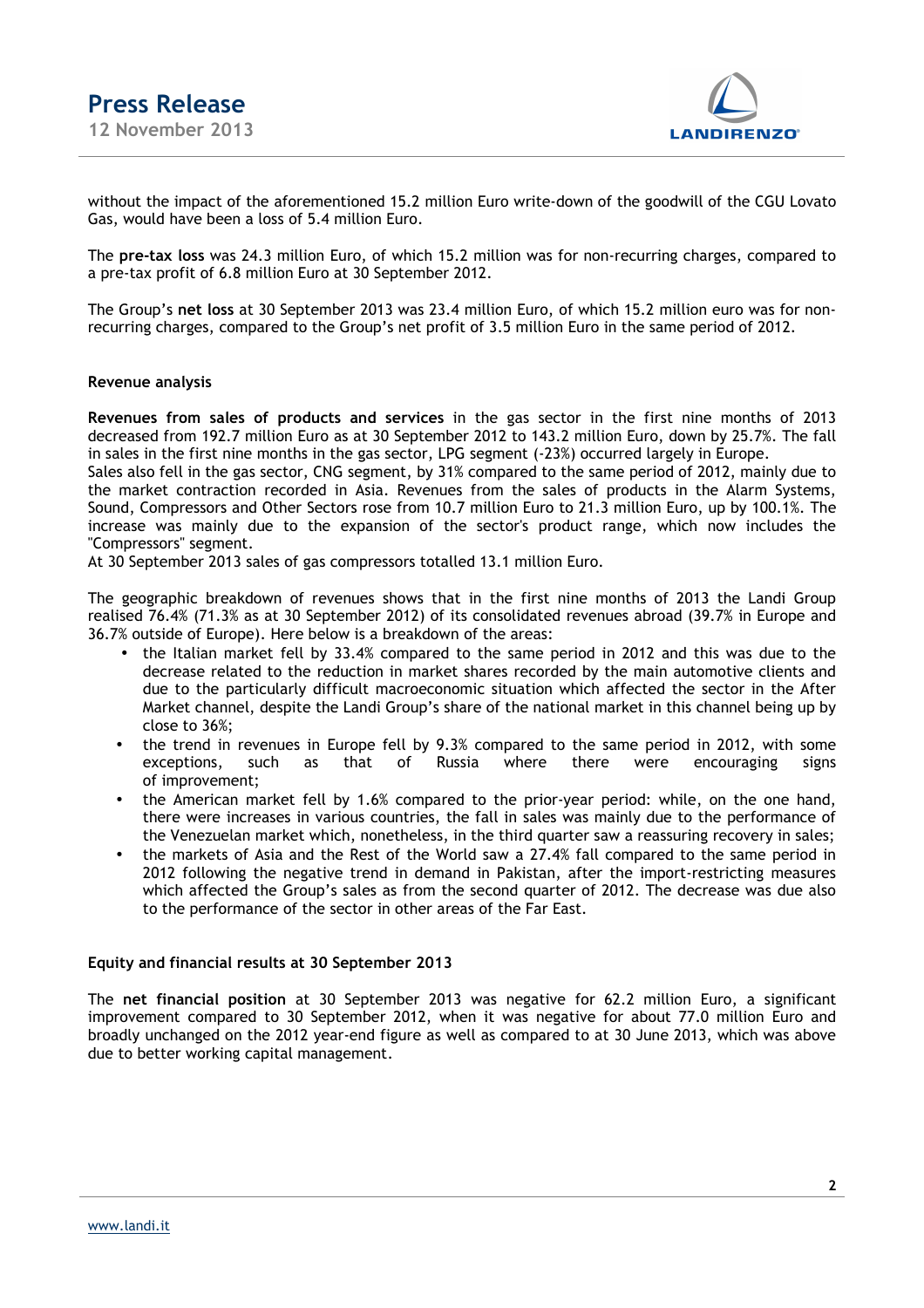

#### **Outlook for 2013**

As for the outlook, for 2013 the Landi Group forecasts turnover of between 210 and 240 million Euro, and to consolidate an EBITDA margin of between 3% and 6%.

In compliance with the provisions of art. 2428 of the Italian Civil Code, it should be noted that during 2013 the Parent Company did not trade any treasury shares or shares of parent companies and currently does not hold any treasury shares or shares of parent companies. The subsidiaries do not hold shares in the Parent Company.

Paolo Cilloni, Manager in charge of preparing the financial reports, declares – pursuant to Article 154-bis, paragraph 2 of Legislative Decree no. 58 dated 24 February 1998 – that the accounting information provided herein is in line with the documented results and the accounting books and entries*.*

This press release, together with a set of slides, is also available **on the company's website www.landi.it** 

#### *This press release is a translation. The Italian version prevails*

**Landi Renzo** is a world leader in the sector of components and LPG and CNG fuel systems for motor vehicles. Based in Cavriago (Reggio Emilia) and with more than 50 years' experience in the sector, Landi Renzo is distinguished by the sustained growth of its revenues and the extent of its international operations, with a presence in over 50 countries and exports accounting for more than 70% of the Company's sales.

Landi Renzo S.p.A. has been listed in the STAR segment of Borsa Italiana MTA market since June 2007.

**Pierpaolo Marziali Marco Fraquelli** M&A and Investor Relations Officer<br>
ir@landi.it **Daniele Pinosa** ir@landi.it **Daniele Pinosa** Public Affairs Manager cstorchi@landi.it Tel. +39 0522.94.33

**IR Top Consulting** Maria Antonietta Pireddu Tel. +39 02 45.47.38.84/3 ir@irtop.com

**Landi Renzo SEC Relazioni Pubbliche e Istituzionali pinosa@secrp.it**<br>Tel. +39 02.624999.1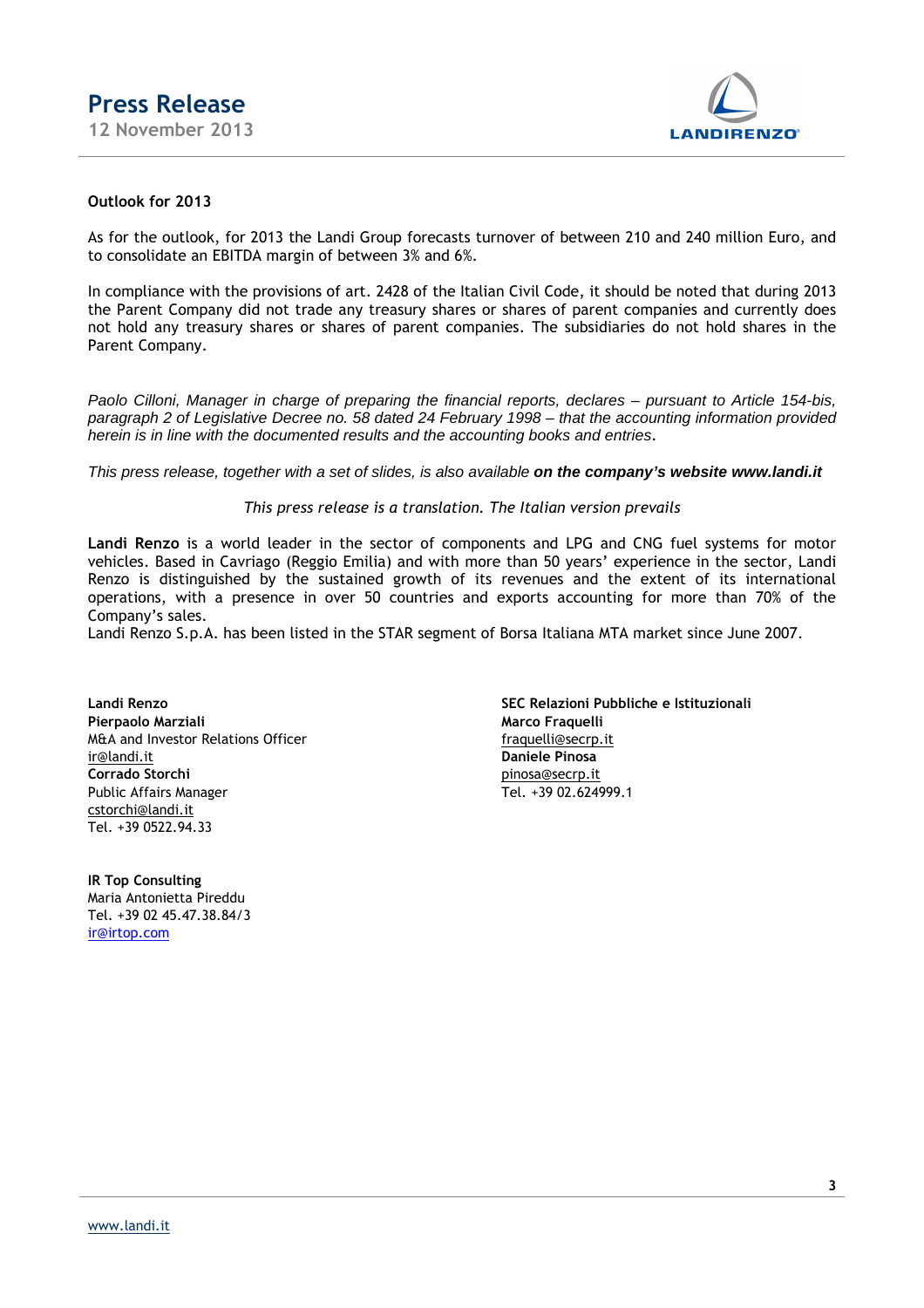# **Press Release**

**12 November 2013** 



| (thousands of Euros)                                                   |            |                          |
|------------------------------------------------------------------------|------------|--------------------------|
| <b>CONSOLIDATED STATEMENT OF COMPREHENSIVE INCOME</b>                  | 30/09/2013 | 30/09/2012<br>restated * |
| Revenues (goods and services)                                          | 164,088    | 203,286                  |
| Revenues (goods and services)- related parties                         | 476        | 131                      |
| Other revenue and income                                               | 1,541      | 1,490                    |
| Cost of raw materials, consumables and goods and change in inventories | $-76,761$  | $-92,838$                |
| Costs for services and use of third party assets                       | $-46,012$  | $-54,397$                |
| Costs for services and use of third party assets - related parties     | $-1,192$   | $-1,189$                 |
| Personnel expenses                                                     | $-31,979$  | $-30,830$                |
| Accruals, impairment losses and other operating expenses               | $-2,102$   | $-1,905$                 |
| <b>Gross Operating Profit</b>                                          | 8,059      | 23,748                   |
| Amortization, depreciation and impairment losses                       | $-28,638$  | $-13,798$                |
| of witch non recurrent                                                 | $-15,200$  |                          |
| <b>Net Operating Profit</b>                                            | $-20,579$  | 9.950                    |
| Financial income                                                       | 389        | 545                      |
| Financial expenses                                                     | $-2,941$   | $-3,167$                 |
| Gains (losses) on exchange rate                                        | $-1,183$   | $-567$                   |
| Profit (Loss) before tax                                               | $-24,314$  | 6,761                    |
| Current and deferred taxes                                             | 607        | $-3,269$                 |
| Net profit (loss) for the Group and minority interests, including:     | $-23,707$  | 3,492                    |
| Minority interests                                                     | $-266$     | -33                      |
| Net Profit (Loss) of the Group                                         | $-23,441$  | 3,525                    |
| Basic earnings (loss) per share (calculated on 112,500,000 shares)     | $-0.2084$  | 0.0313                   |
| Diluted earnings (loss) per share                                      | $-0.2084$  | 0.0313                   |
|                                                                        |            |                          |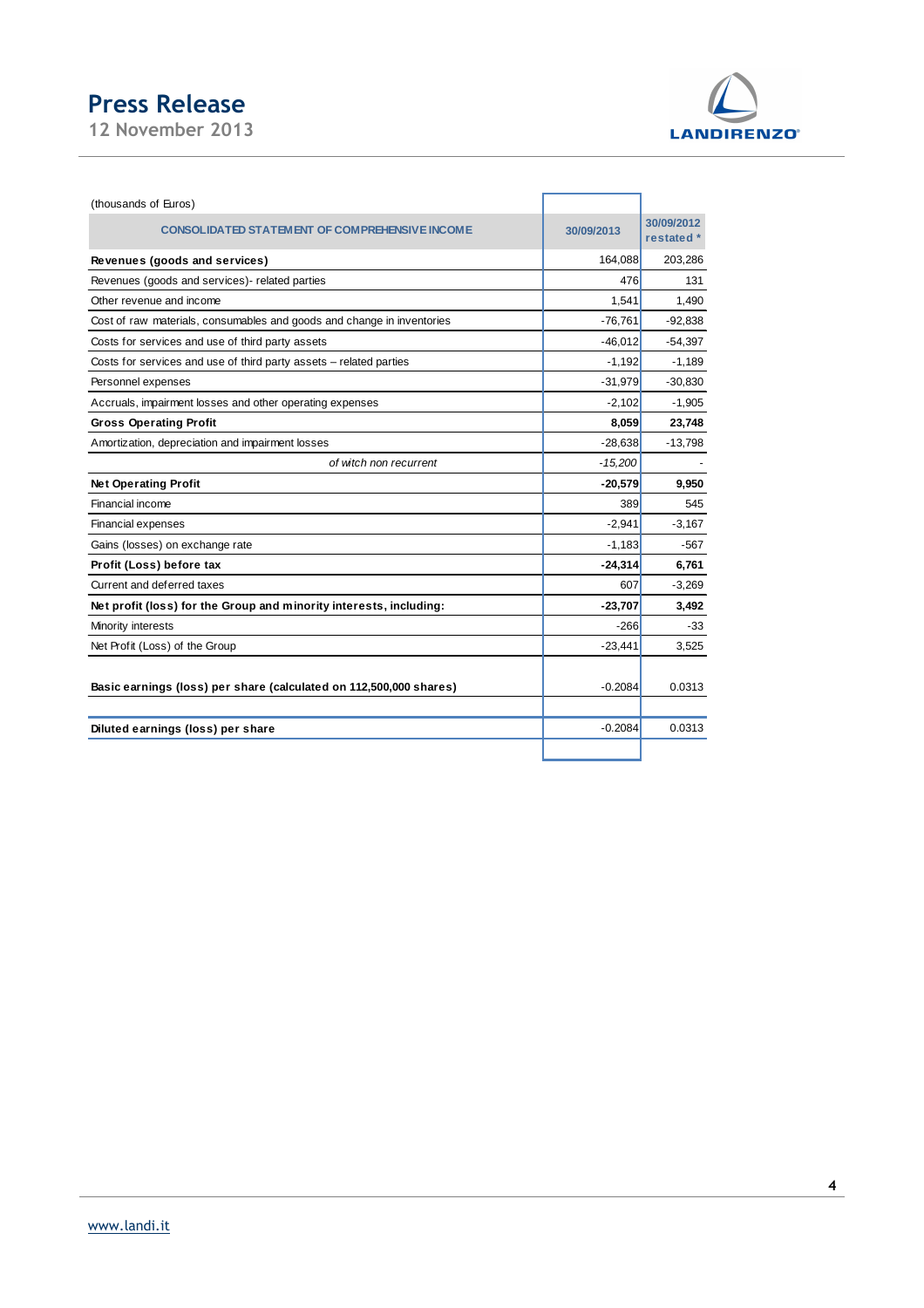# **Press Release**

**12 November 2013** 



| (thousands of Euros)                             |            |                          |                          |
|--------------------------------------------------|------------|--------------------------|--------------------------|
| <b>ASSETS</b>                                    | 30/09/2013 | 31/12/2012<br>restated * | 30/09/2012<br>restated * |
| Non-current assets                               |            |                          |                          |
| Property, plant and equipment                    | 35,468     | 32,972                   | 32,856                   |
| Development expenditure                          | 6,402      | 8.365                    | 8.071                    |
| Goodw ill                                        | 40,382     | 55,582                   | 55,582                   |
| Other intangible assets with finite useful lives | 26,659     | 27,169                   | 27,698                   |
| Other non-current financial assets               | 1,263      | 203                      | 2.642                    |
| Deferred tax assets                              | 15,318     | 13,810                   | 13,927                   |
| <b>Total non-current assets</b>                  | 125,492    | 138,101                  | 140,776                  |
| <b>Current assets</b>                            |            |                          |                          |
| Trade receivables                                | 52,141     | 69,010                   | 81,734                   |
| Trade receivables - related parties              | 216        | 229                      | 268                      |
| <b>Inventories</b>                               | 70,474     | 65,928                   | 76,745                   |
| Other receivables and current assets             | 16,861     | 14,213                   | 22,606                   |
| <b>Current financial assets</b>                  | $\Omega$   | 116                      | 187                      |
| Cash and cash equivalents                        | 32,324     | 38,629                   | 18,945                   |
| <b>Total current assets</b>                      | 172,016    | 188,125                  | 200.485                  |
| <b>TOTAL ASSETS</b>                              | 297,508    | 326,226                  | 341,261                  |
|                                                  |            |                          |                          |

| (thousands of Euros)                                        |            |                                     |            |
|-------------------------------------------------------------|------------|-------------------------------------|------------|
| <b>EQUITY AND LIABILITIES</b>                               | 30/09/2013 | 31/12/2012 30/09/2012<br>restated * | restated * |
| Group shareholders' equity                                  |            |                                     |            |
| Share capital                                               | 11,250     | 11,250                              | 11,250     |
| Other reserves                                              | 126,368    | 124,234                             | 124,756    |
| Profit (loss) for the period                                | $-23,441$  | 2,951                               | 3,525      |
| Total equity attributable to the shareholders of the parent | 114,177    | 138,435                             | 139,531    |
| <b>Minority interests</b>                                   | 310        | 623                                 | 848        |
| <b>TOTAL EQUITY</b>                                         | 114,487    | 139,058                             | 140,379    |
| Non-current liabilities                                     |            |                                     |            |
| Non-current bank loans                                      | 20,539     | 38,465                              | 27,861     |
| Other non-current financial liabilities                     | 686        | 25                                  | 49         |
| Provisions for risks and charges                            | 5,367      | 5,077                               | 5.255      |
| Defined benefit plans                                       | 3,587      | 3,466                               | 2.986      |
| Deferred tax liabilities                                    | 8,871      | 10,550                              | 10,558     |
| <b>Total non-current liabilities</b>                        | 39,050     | 57,583                              | 46,709     |
| <b>Current liabilities</b>                                  |            |                                     |            |
| Bank overdrafts and short-term loans                        | 73,309     | 62,017                              | 67,925     |
| Other current financial liabilities                         | 24         | 24                                  | 74         |
| Trade payables                                              | 57,170     | 55,722                              | 71,682     |
| Trade payables - related parties                            | 440        | 58                                  | 75         |
| <b>Tax liabilities</b>                                      | 2,260      | 2,478                               | 6,063      |
| Other current liabilities                                   | 10,768     | 9,286                               | 8,354      |
| <b>Total current liabilities</b>                            | 143,971    | 129,585                             | 154,173    |
| <b>TOTAL LIABILITIES AND EQUITY</b>                         | 297,508    | 326,226                             | 341,261    |
|                                                             |            |                                     |            |